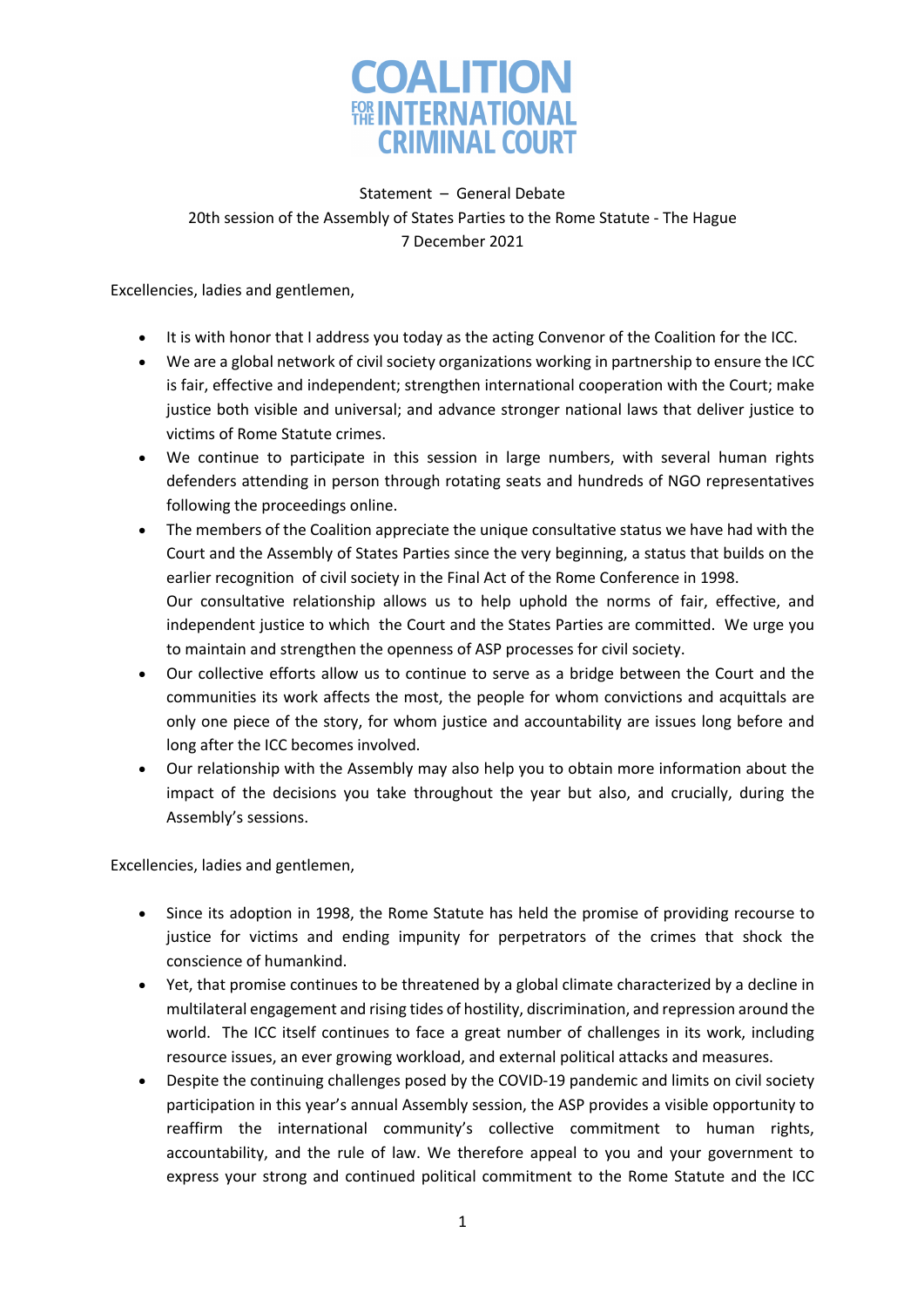throughout this ASP session, and in your government's communications around the ASP session.

- In the past year, civil society organizations and human rights defenders have continued to face immense challenges in their fight to bring justice to victims and for their work with the Court, and we look to the ASP and States parties to commit to support, defend and protect human rights defenders, their families, and their work, and condemn all attacks and threats against them.
- Civil society organisations have diverse views on the elections and the processes leading to them, and the Coalition as a whole does not take a position on specific candidates. Yet we are united in urging you as States Parties to ensure a proactive, fair, informed, and transparent election process for all elections, particularly now for positions of the ICC Deputy Prosecutor(s) and ICC Registrar. Our CICC Team on Elections welcomes the proposal to include in the upcoming omnibus resolution to include language mandating the Bureau to develop a permanent vetting mechanism for ICC elections. Considering that this is relatively new territory for the ICC and the ASP, we believe that consultations can ensure that the proposal meet the highest standards and considers best practices in place elsewhere. As such, the Team emphasizes the importance of consulting with civil society and other experts in developing such a mechanism.
- These decisions on election processes will have a lasting impact in the years to come, especially for the communities affected by the Court's work. It is crucial to get it right. It is also crucial to ensure elections are free from vote trading or any consideration apart from ensuring the Court benefits from the highest quality leadership. We stress the importance of developing fair, transparent, and merit-based national nomination processes in accordance with international standards and urge States Parties to adopt and review national legislation on ICC elections.
- In the current landscape, the Review Process offers an opportunity to bring states, court officials, experts and civil society closer together with the shared goal of strengthening the work of the Court and its ability to serve the communities affected by that work.
- The CICC IER Review Team has called for the process to be guided by transparency, inclusivity, and respect for the court's judicial and prosecutorial independence. Genuine and meaningful participation of civil society organisations in the substantive discussions of the recommendations should be encouraged and facilitated, particularly from situation countries and countries under preliminary examination.
- CICC members have diverse mandates and areas of expertise, yet we share the common goal of seeing through the much-needed changes that will strengthen the Court's delivery of justice. The IER Team has identified areas of longstanding interest and concern that should be prioritized, such as the need to put victims and affected communities at the centre of the Court's work; guarantee the highest standards of fair trial rights; improve cooperation and strengthen political support; Address issues of gender equality and workplace conduct; and ensure the Court has adequate resources to carry out its mandate.
- Indeed, the Independent Expert Review clearly acknowledged the growing gap between the court's workload and its resources. The lack of resources risks having a profound impact on victims' access to justice and becoming a severe impediment to the optimal functioning of the Court.
- While the Coalition does not take a position on the specific amount of resources to allocate to the ICC each year, we urge States to oppose arbitrarily limiting the Court's 2022 budget. Your governments should enable the Court to effectively execute the mandate they have given it,